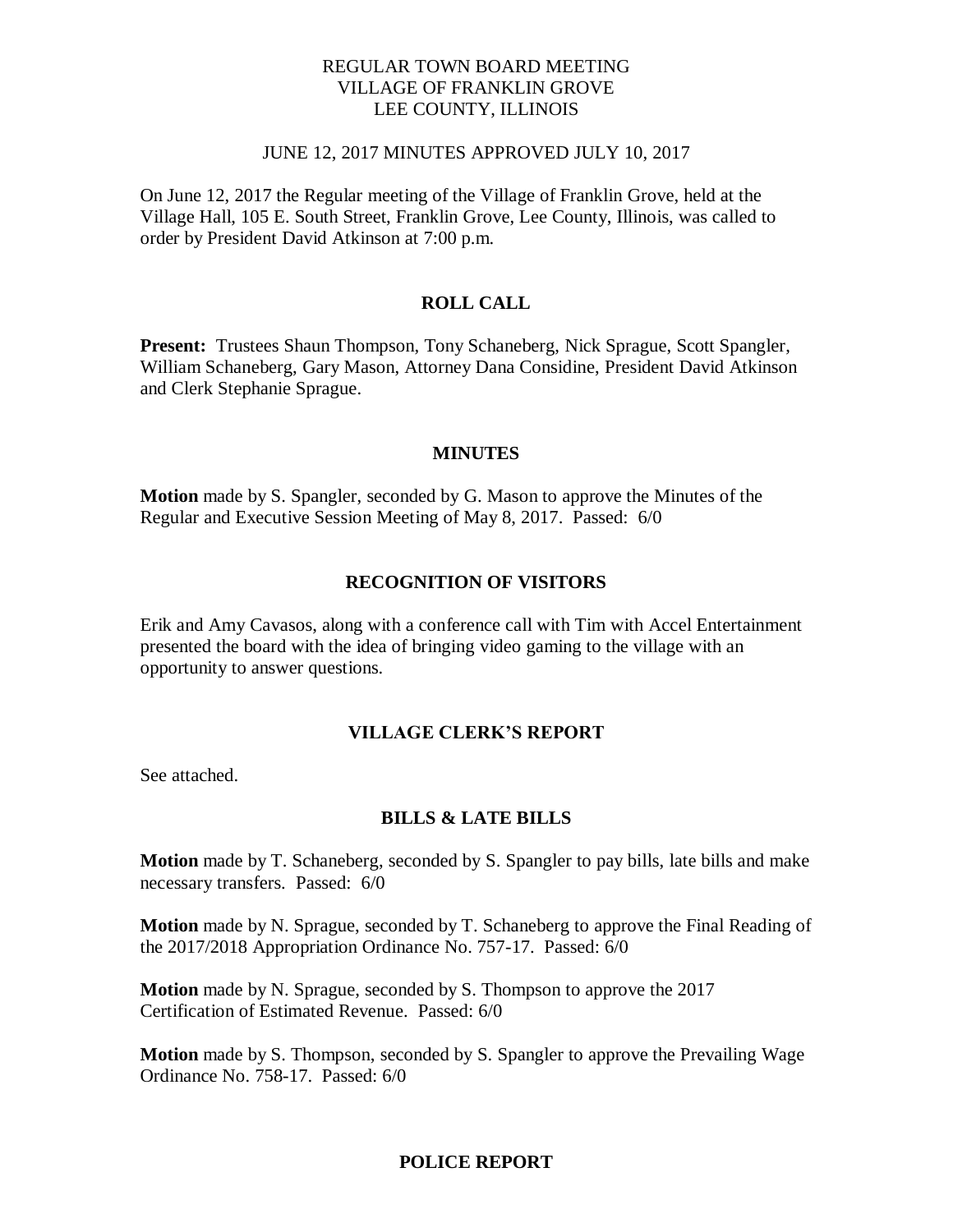See attached.

# **LEGAL ISSUES (Attorney Considine)**

Attorney Considine advised that she will have a report for us for next month's meeting.

## **GENERAL ISSUES**

President Atkinson advised the board that Adam Lanning is handling the certified operations for our water and waste water.

## C**OMMITTEE REPORTS**

# **STREETS & ALLEYS**

(T. Schaneberg Chairman)

Trustee Schaneberg advised he is hoping to have a bid for street repairs in the next week or two.

Trustee Sprague inquired about the possibility of putting up a Slow, Children at Play sign up by the cemetery as requested by a resident on State St.

Trustee Schaneberg advised he will look into purchasing Caution Golf Cart signs.

# **WATER & SEWER**

(W. Schaneberg Chairman)

Trustee Schaneberg advised Sauk Valley Plumbing will be doing the repair on the damaged fire hydrant.

Trustee Schaneberg advised the grinder pumps are 6-8 weeks out and we are currently down to one pump.

# **COMMUNITY DEVELOPMENT**

(G. Mason Chairman)

Trustee Mason advised he is working with Lynn and Eric Hetzler to link area homes for sale on our website.

## **PROPERTIES**

(N. Sprague Chairman)

Trustee Sprague advised in addition to the village purchasing trees for village property, McCormick's Nursery has agreed to offer our discount price of \$69 for 8'-9' trees for residents that would like to purchase trees for their property. The tree choices are